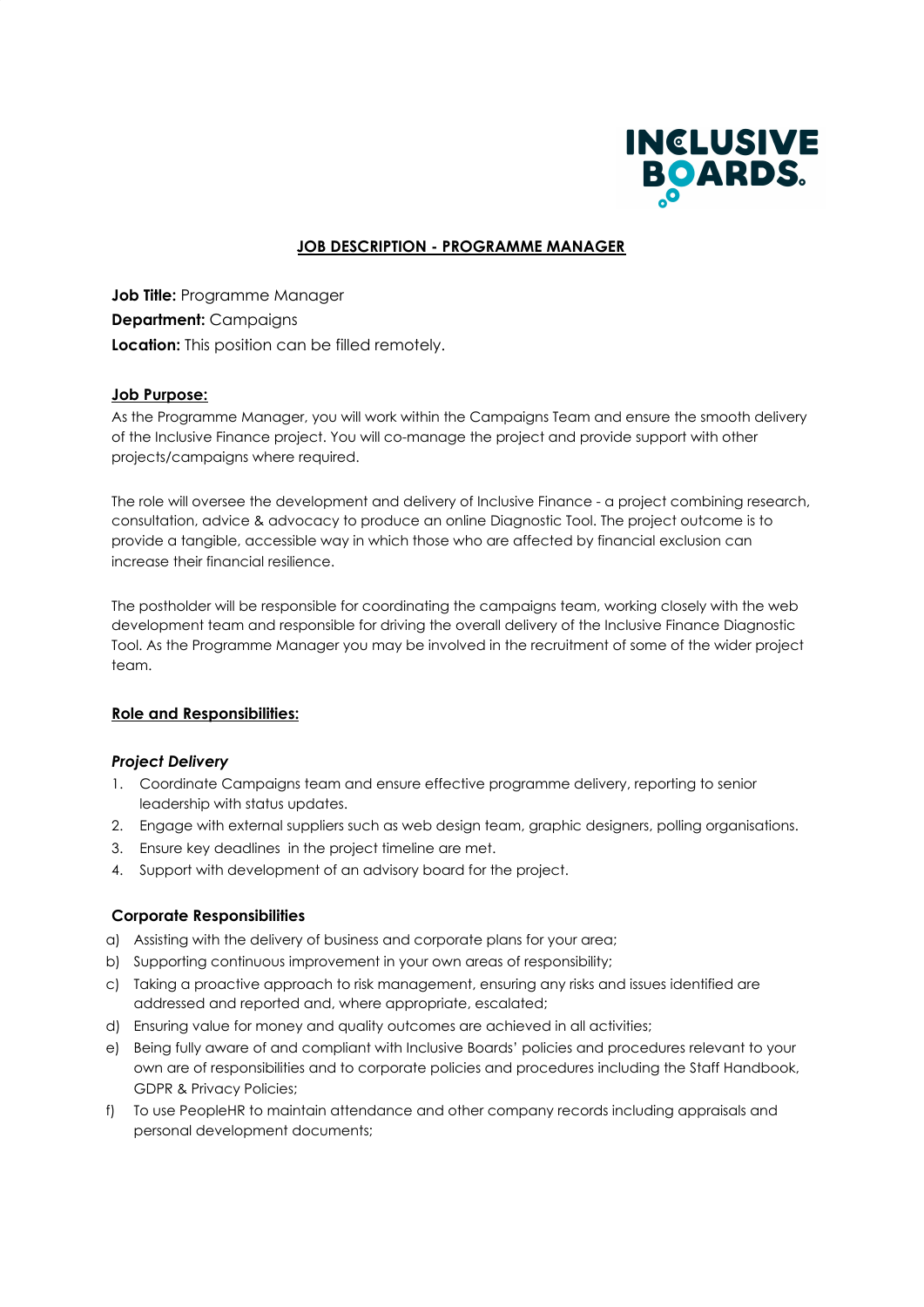g) Performing any other reasonable duties as directed by line management. This list should not be regarded as exhaustive and the post holder will be expected to deliver other duties relevant and appropriate to this post.

# **PERSON SPECIFICATION**

# **Skills/competences:**

*Essential*

- Project planning and management
- Competent with Google Workspace
- Excellent written and oral communication skills, and the ability to communicate clearly and effectively and appropriately to various audiences.
- Methodical and high levels of accuracy and attention to detail.
- Calm and professional manner, can use your own initiative.
- Tact and discretion for dealing with confidential information.
- High levels of integrity, resilient and flexible.
- Ability to build effective working relationships with internal and external stakeholders.
- Strong organizational skills, proactive and able to think ahead, quick learner.
- Collaborative worker and team player.

### *Desired*

- Ability to research and find information for the company.
- Logical thinker, problem solver and analytical skills.

# **Knowledge:**

*Essential:*

● Knowledge of the life-cycle of a project, from development to delivery.

*Desired:*

- Knowledge of financial industry and protection products such as insurances.
- Knowledge and understanding of equality and diversity practices.
- Familiarity with WordPress.

# **Previous Experience:**

*Essential:*

- Project management experience.
- Working within multidisciplinary projects / teams.
- Experience of dealing with enquiries using a range of communication methods e.g. emails, telephone, structured letters.

*Desired:*

- Experience of dealing with confidential information.
- Experience of working on multi-strand projects.

# **Special Attributes:**

Exceptional multi-tasker, flexible and adaptable.